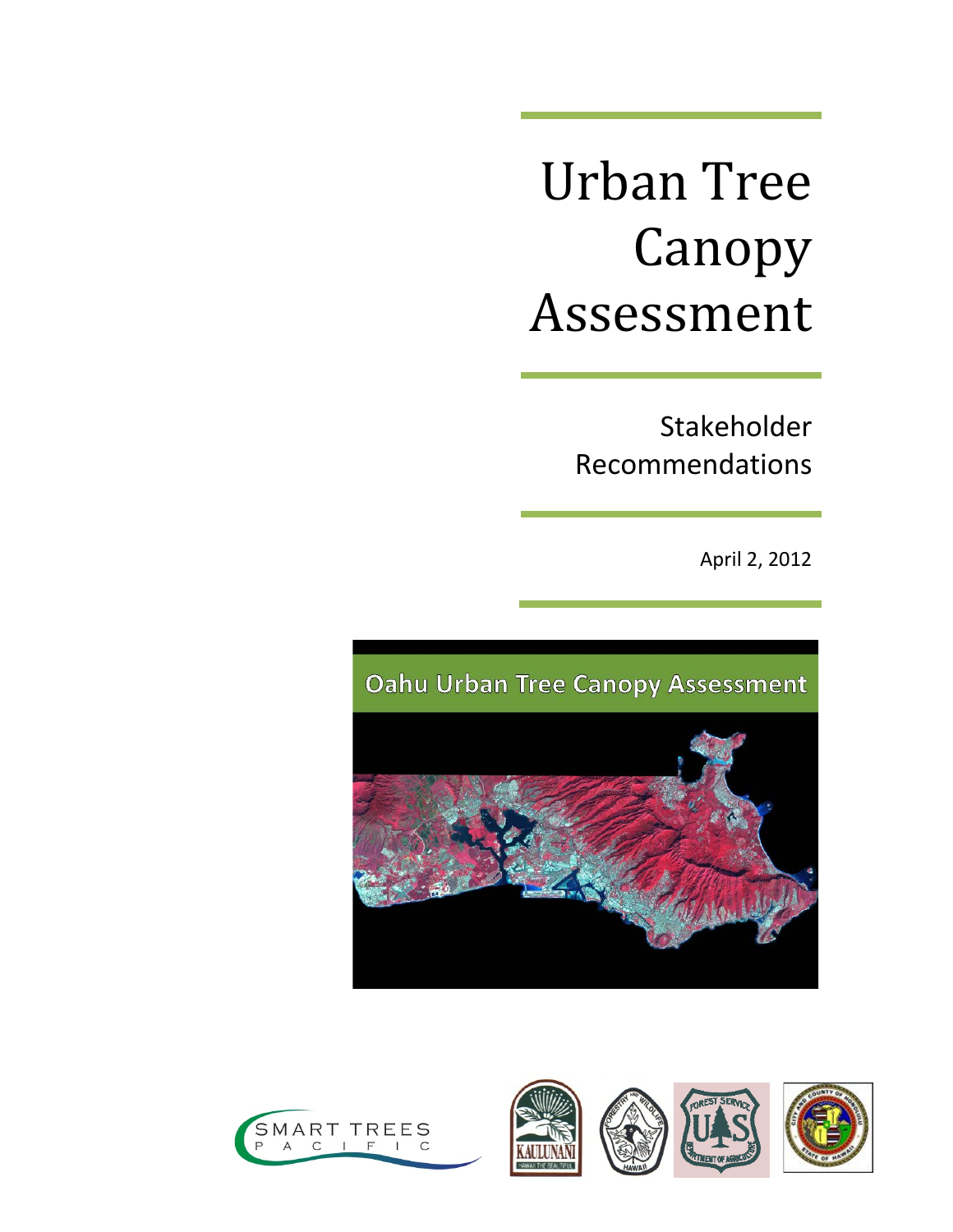| UTC Assessment Kalaeloa to Kaneohe: | UTC Rollout<br>March $5 - 8$ , |
|-------------------------------------|--------------------------------|
| <b>Recommendations</b>              | 2012                           |

*Sean MacFaden from the Spatial Analysis Lab in Vermont presented the UTC Assessment at four meeting on Oahu. March 5 – 8, 2012. The following are the collective recommendations from one of these meetings on March 6th. The topics are categorized into three areas: education and outreach, analysis, and model and demonstrate. The recommendations are not in a priority order.* 

Page | 1

*This was the first UTC Assessment in a tropical island urban setting. This urban forest infrastructure layer will allow the state and county agencies, along with stakeholders, an opportunity to use the assessment and images to produce maps relevant to their industry and the urban forest.*

## **1. Education & Outreach**

### *A. Hire Outreach Coordinator*

- Secure funding for an outreach coordinator one aspect of their job would be to educate decision makers, state and county legislators, industry partners, developers, planners, landscape architects, nonprofits and others.
- Public outreach education is needed. City responds to community response.
- Public education is needed. City responds to community response.
- Understand and react to legislation bills and ordinances.
- Paul Conry recommends we ask communities if there are enough trees to improve quality of life issues.
- Need a collective voice. Bring it to neighborhood boards, engineers, and legislature for example and show how trees can save them money.
- Need to meet with developers.

## *B. Develop Outreach & Education Materials*

- Children need more outside interaction with trees. Kids have not been able to touch trees, and climb trees and play in and around trees.
- We need an education program that teaches kids now.
- Development of marketing materials for adults and school age about the benefits of trees or UTC Assessment technology. (Check available resources.)
- Create opportunities for the community to be involved in the care of the urban forest. Consider citizen scientist programs and web/smartphone applications.
- Develop a marketing piece that describes the UTC results and findings in a manner that engages a non-technical audience.

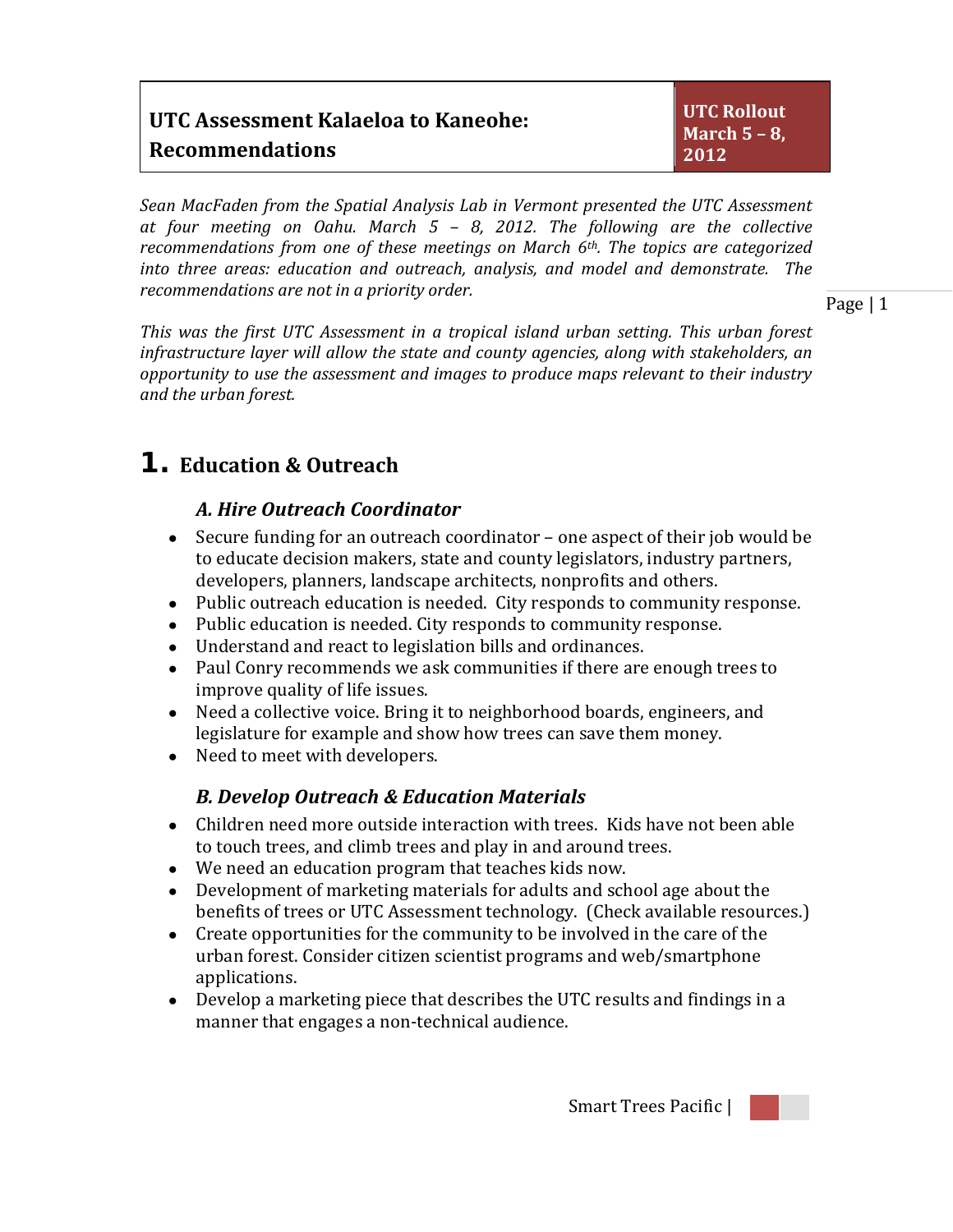- Develop a web app that will show where trees are on a property based on the TMK. For example charge a fee of \$2.99 per request. How about looking for sponsorships like Home Depot? This could be a source of funding.
- PBR would like a short presentation on the value of trees to show to legislators.

Page | 2

## *C. Advocacy*

- Coalition of non-profits to advocate to Neighborhood Boards, Local Business Associations, appropriate City/County Sub Committee, City, County and the State – value of urban forest and importance of its maintenance and the budget to do it.
- Bring nonprofits together to advocate for the county urban forestry budgets and support relevant legislation. City and County continue to lose staff and the City Urban Forestry Division would like to see the industry support their program.
- Next step educate political leaders about the value of the tree canopy. Trees are part of the green infrastructure. Trees help manage storm water. Educate decision makers for trees as green infrastructure and that budget decisions will support maintenance decisions.
- Strengthen ordinances for trees as critical infrastructure. Direct resources towards ordinances.
	- Trees are an integral component of the urban ecosystem, just as important as roads, water, parking lots and hardscapes.
- There doesn't appear to be political or property-owner support necessary for urban canopy. This assessment could be used as a tool for communicating your message and to acquire support.
- Take this show on the road and target audiences:
	- City council, Ewa Kapolei (Campbell, etc.), Malama Manoa, Sierra Club, Nature Conservancy, and The Outdoor Circle
- No longer the GREEN INDUSTRY. Trees and landscapes are not the focus of the green industry. It's solar etc. Leed certification. Does not include trees.
- What the sub division would look like in terms of land values. City green started to address those issues.
- Need to enforce good tree maintenance-- we do not have a program in place to educate the public about the value of trees.
- Need to understand the challenges of project process and where and how decisions are made and at what step does the UF industry get involved.
- John Whalen is working with city on new rules.

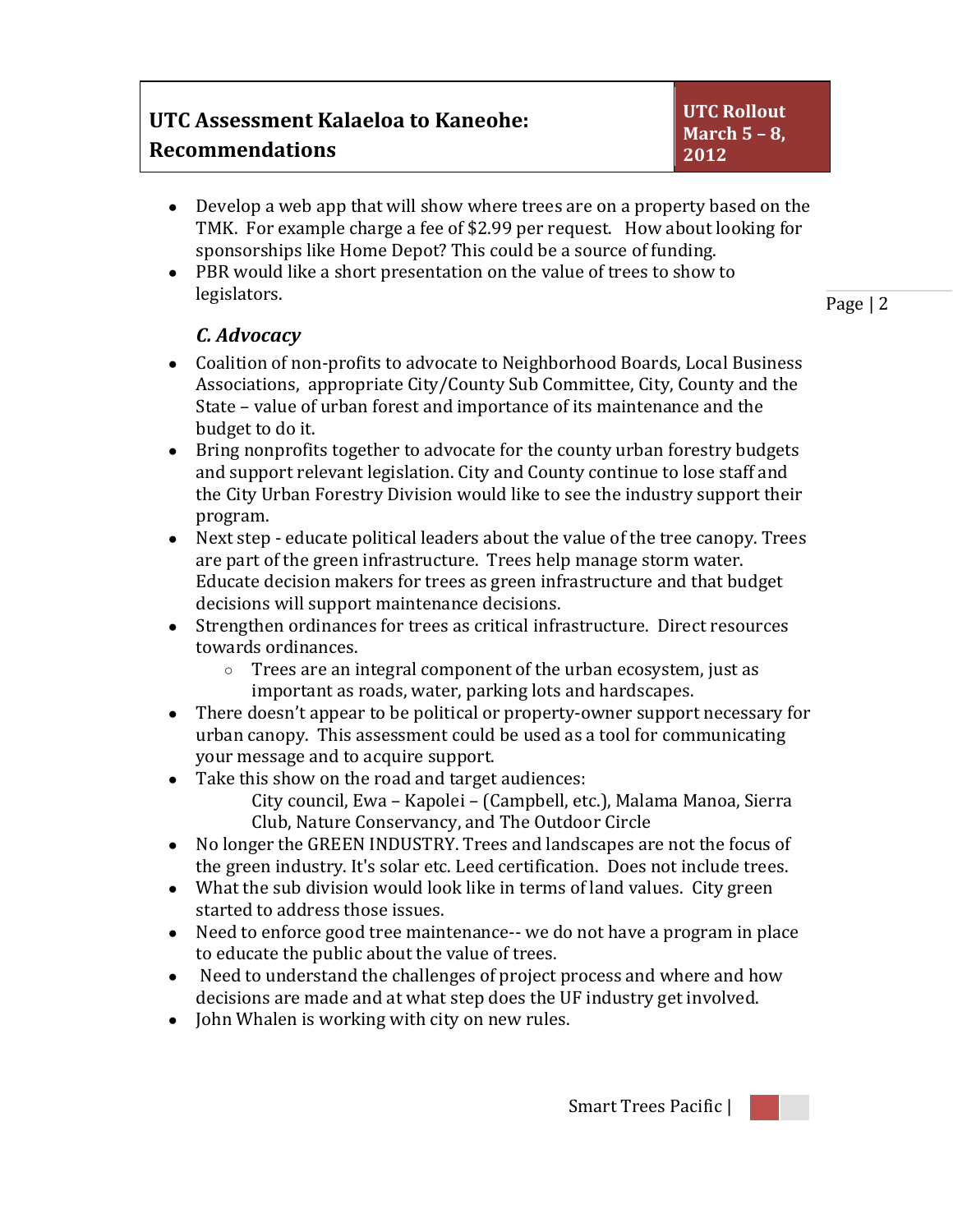## **2. Next Steps for Analysis -- Conduct Additional Assessments, Interpretations & Analysis**

Page | 3

- William Aila, Chair, DLNR suggested getting the word out to other state departments such as Department of Health, and showcase the project on Olelo.
- Ensure that the urban tree canopy is integrated into the City's GIS and will be made accessible.
- Paul Conry asked that the UTC Assessment be integrated with other data sets.
- Ensure that the tree canopy assessment reflects the actual canopy percentage for Honolulu and Kapolei.
- Take out the reserve and rural forest areas so that it doesn't inflate the canopy cover (47% canopy cover is too high).
- Redesign boundaries
- to look at urban areas only. Focus on the canopy in specific areas.
- Look at land use, zoning and ownership.
- Analyze and compare neighborhoods. For example Mililani vs. Kapolei. Honolulu vs. Kapolei.
- Analyze tree cover by demographics.
- Look at tree coverage that the state and city manage.
- Look at Kapolei where it's dry and show the impact-- heat islands, etc.
- Need species component to use with this tool.
- Best strategies for conducting a UTC on neighbor islands.
- Conduct inventories for each county.
- Jointly work together about purchasing LiDAR together.
- How will this information be distributed or be made available.
- Use the UTC Assessment for quality of life decisions.





The Urban Realm: **City & County of Honolulu** Zones (1320ft buffer)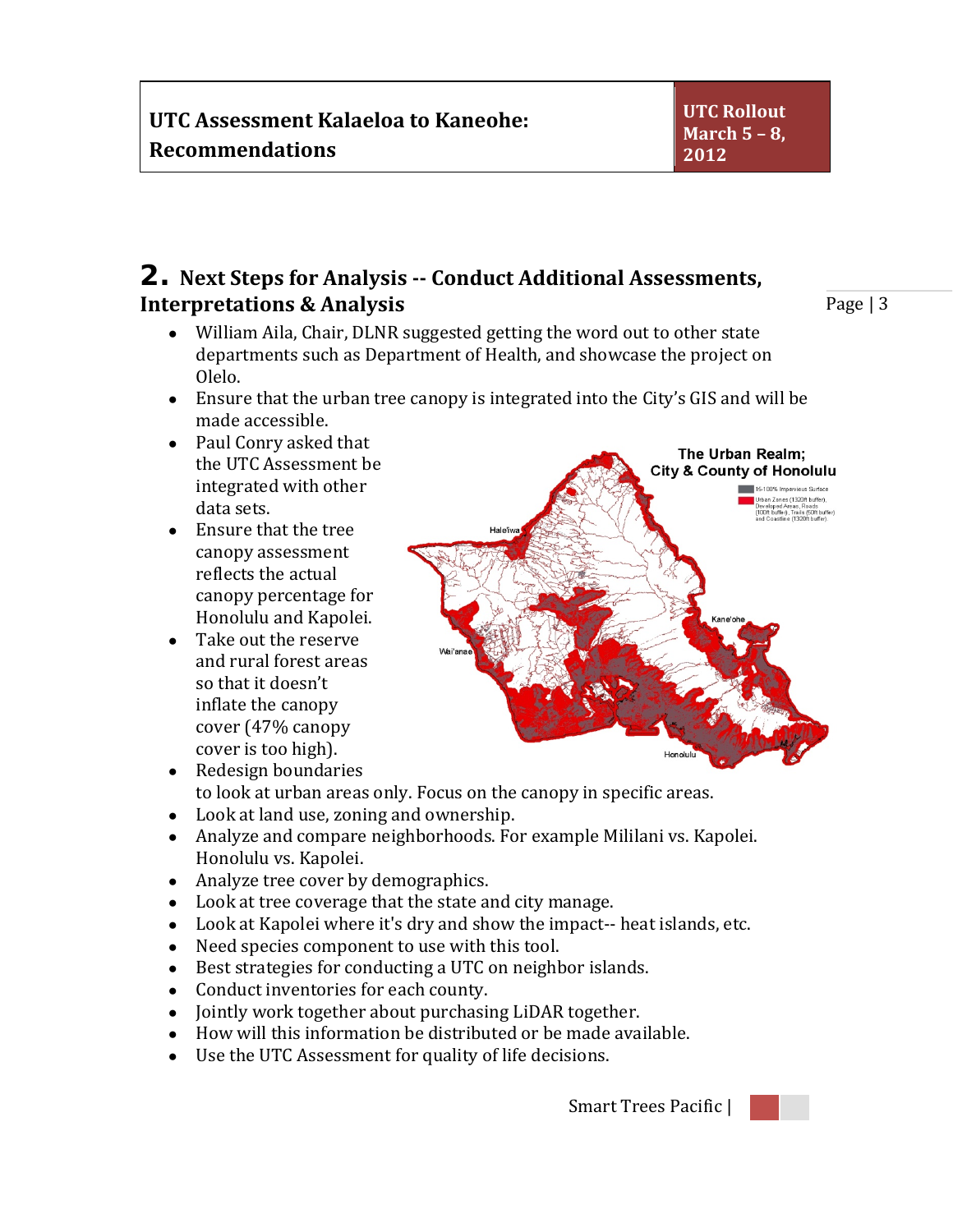## **3. Model & Demonstrate**

#### *A. Neighborhoods*

- Demonstrate neighborhoods and homes with a tree canopy that supports a healthy community.
- Need to rethink development to include larger trees. Small trees are being used because there are insufficient planting spaces. Need designs with larger spaces.
- Instead of telling the owner what not to do give them a planting plan of what is appropriate – including fruit trees.
- *Ideal neighborhood*
	- Design houses above the root zone
	- Consolidate solar panels
	- Plant large trees to cool the house

### *B. Design*

- Make Room in Designs for Large Canopy Trees
- Look at how much root zone is needed to support large tree canopy.
- Innovation in design for example set aside large park areas for big trees instead of narrow strips between sidewalk and curb – away from Photovoltaic systems and solar water heaters. Not saying to take away street trees but set aside areas for the large canopies and ensure they don't interfere with solar panels.
- $9% 21%$  $22\% - 37\%$ 38% - 64% 65% - 100% **Sample Possible Tree Canopy**
- What if new street standard with sidewalk against curb, use the space saved and put in one large area for large trees.
- 
- Design issue design for large species trees cost benefit analysis.<br>○ Setting aside adequate planting area for a large tree species to mati Setting aside adequate planting area for a large tree species to mature in (e.g. 30 ft. x 30 ft. x 4 feet (deep) for a banyan or Monkeypod. Issues – cost of land, design, etc.

Smart Trees Pacific |



Page | 4

**Possible Tree Canopy**  $0\% - 8\%$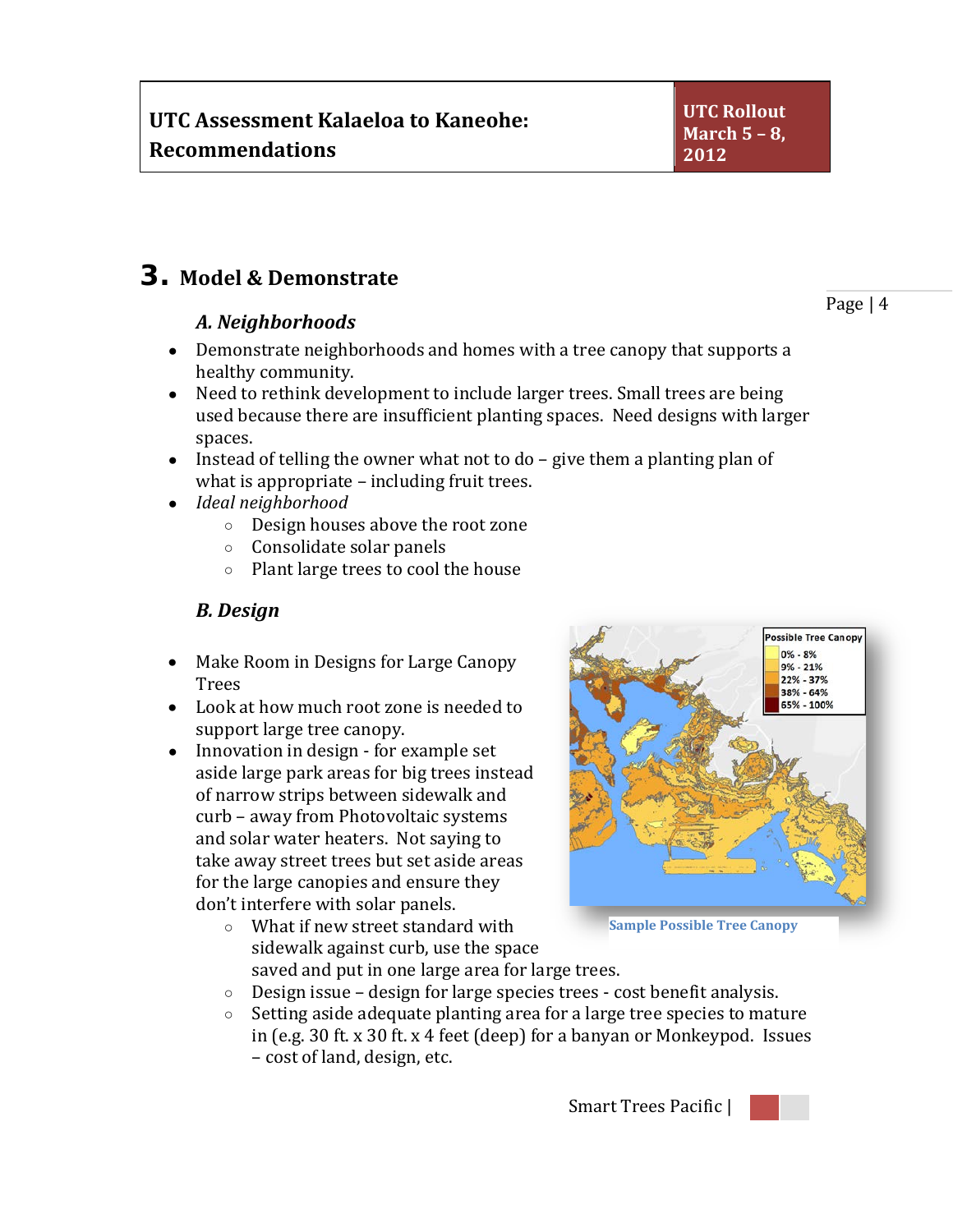| UTC Assessment Kalaeloa to Kaneohe: |
|-------------------------------------|
| <b>Recommendations</b>              |

- Shared trees in community. Should land be set aside to share trees in one location versus having XXX tree(s) per lot for example?
- Hawaiian Electric Company Inc. understands the importance of right trees. Trees are important. This is laying the groundwork for the next phase. Show how to take this to the next step. Something we can invest in. Maybe need to have solar grouped in one area and have trees on the yard.

Page | 5

- In parking areas parking stalls are very valuable. Redesign parking lots to allow the trees to be large. Perhaps trees on the perimeters vs. in parking lot itself.
- Need to develop community with all the parts.

#### *C. Best Management Practices*

Quantify the Value of the Urban Forest. Determine how much storm water we save. We need more details on the economics of trees value for cooling and storm water savings for example.

- Assess ISA Best Management Practices and determine how they apply to the tropics.
- Inventory the tropical urban forest.
- Assess best management practices and their practicality for the tropics.
- Quantify the value (appraisal) of the tropical urban forest.
- Compare trees to land area with medium and small species of trees (or both) and the benefits and associated costs.
- Ensure the correct space is allocated for larger trees by assessing the tree canopy with the root structure.<br>  $\circ$  Trv to mitigate the impacture.
	- Try to mitigate the impact of tree roots for example. Look at built environment what percentage of trees in planters.
- It's not the number of trees in parking lots, but the amount of canopy cover that should be focused on.

#### **Attendee List March 6, 2012**

| <b>Last Name</b> | <b>First name</b> | <b>Business/Organization</b> |
|------------------|-------------------|------------------------------|
| <b>Bail</b>      | Lisa              | <b>Smart Trees Pacific</b>   |
| <b>Barbee</b>    | <b>Matthew</b>    | <b>University of Hawaii</b>  |
| Carroll          | Colleen           | <b>Smart Trees Pacific</b>   |
| Chun             | Greg              | <b>Hawaiian Electric</b>     |
| Chung            | <b>Russell</b>    | <b>PBR Hawai</b> 'i          |

Smart Trees Pacific |

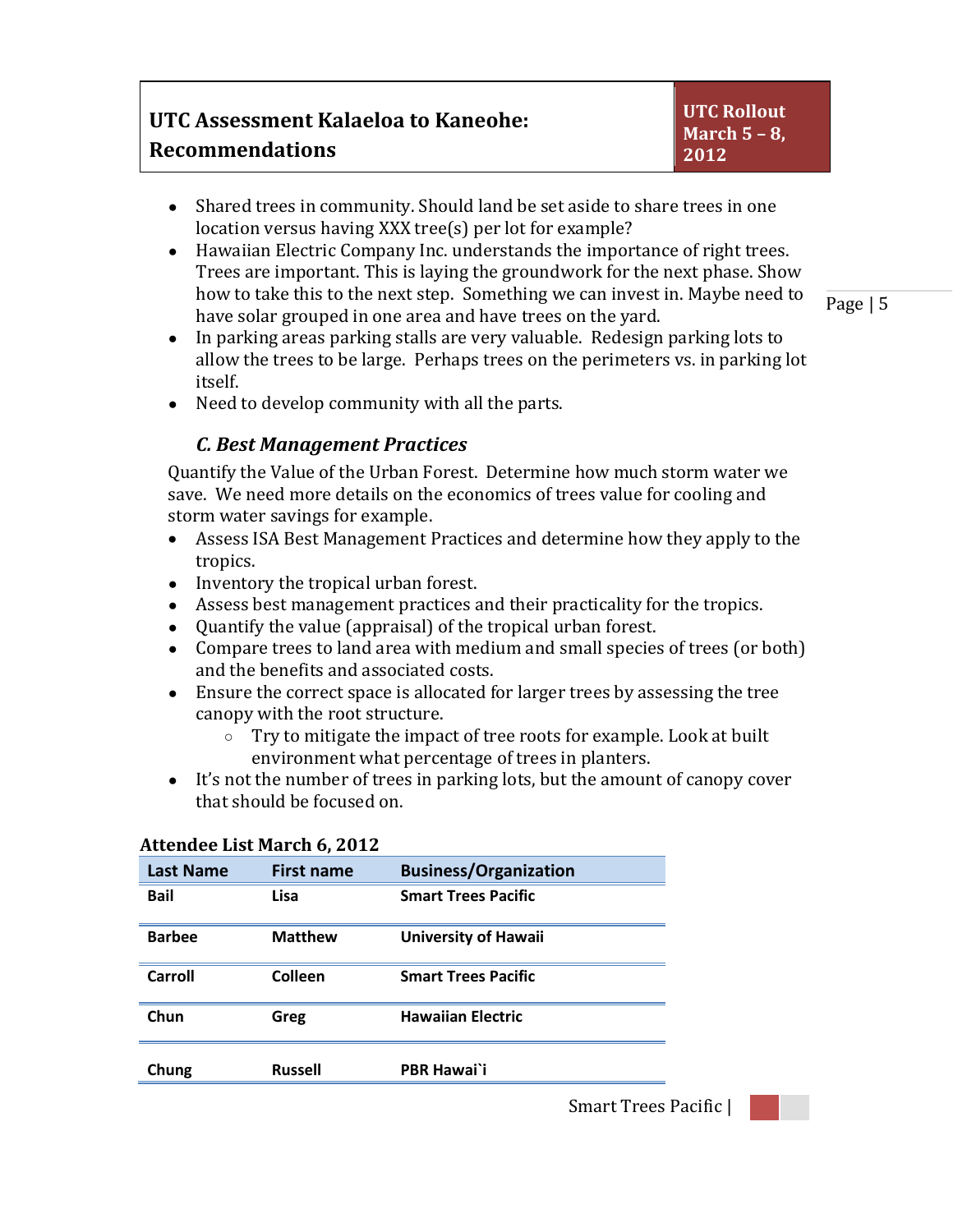## **UTC Assessment Kalaeloa to Kaneohe: Recommendations**

**UTC Rollout March 5 – 8, 2012**

| Conry                | Paul             | <b>Division of Forestry and Wildlife</b>  |
|----------------------|------------------|-------------------------------------------|
| Crabbe               | Lee Ann          | Queen Liliuokalani Trust                  |
| <b>Desilva</b>       | Ka`iulani        | <b>Smart Trees Pacific</b>                |
| <b>Eckert</b>        | <b>Kevin</b>     | <b>Smart Trees Pacific</b>                |
| <b>Hauff</b>         | <b>Rob</b>       | <b>Division of Forestry and Wildlife</b>  |
| Inouye               | Lester           | <b>Lester Inouye and Associates</b>       |
| <b>Kanehira</b>      | <b>Derek</b>     | <b>First Insurance</b>                    |
| <b>Kaupu</b>         | <b>Russell</b>   | <b>The MacNaughton Group</b>              |
| <b>Koike</b>         | <b>Terri-Ann</b> | <b>Urban Forest Division</b>              |
| <b>Kurokawa</b>      | Joel             | <b>Director</b>                           |
| Kwan                 | Carol            | <b>Aloha Arborists</b>                    |
| Lee                  | Wai              | <b>Smart Trees Pacific</b>                |
| <b>MacFaden</b>      | Sean             | <b>Spatial Analysis Lab</b>               |
| <b>Nimz</b>          | <b>Steve</b>     | <b>Steve Nimz and Associates</b>          |
| Quinn, ASLA          | <b>Rick</b>      | <b>Helber Hastert &amp; Fee, Planners</b> |
| Ralya                | <b>Jackie</b>    | Kaulunani Urban Forestry                  |
| <b>Sakoda</b>        | <b>David</b>     | <b>County of Maui</b>                     |
| Sand                 | Joshlyn          | <b>Honolulu Botanical Gardens</b>         |
| <b>Schmidt</b>       | <b>Ken</b>       | <b>City and County of Honolulu</b>        |
| Trueman-<br>Madriaga | <b>Teresa</b>    | <b>Smart Trees Pacific</b>                |

Page | 6

**March 8<sup>th</sup> Meetings** 

Smart Trees Pacific |